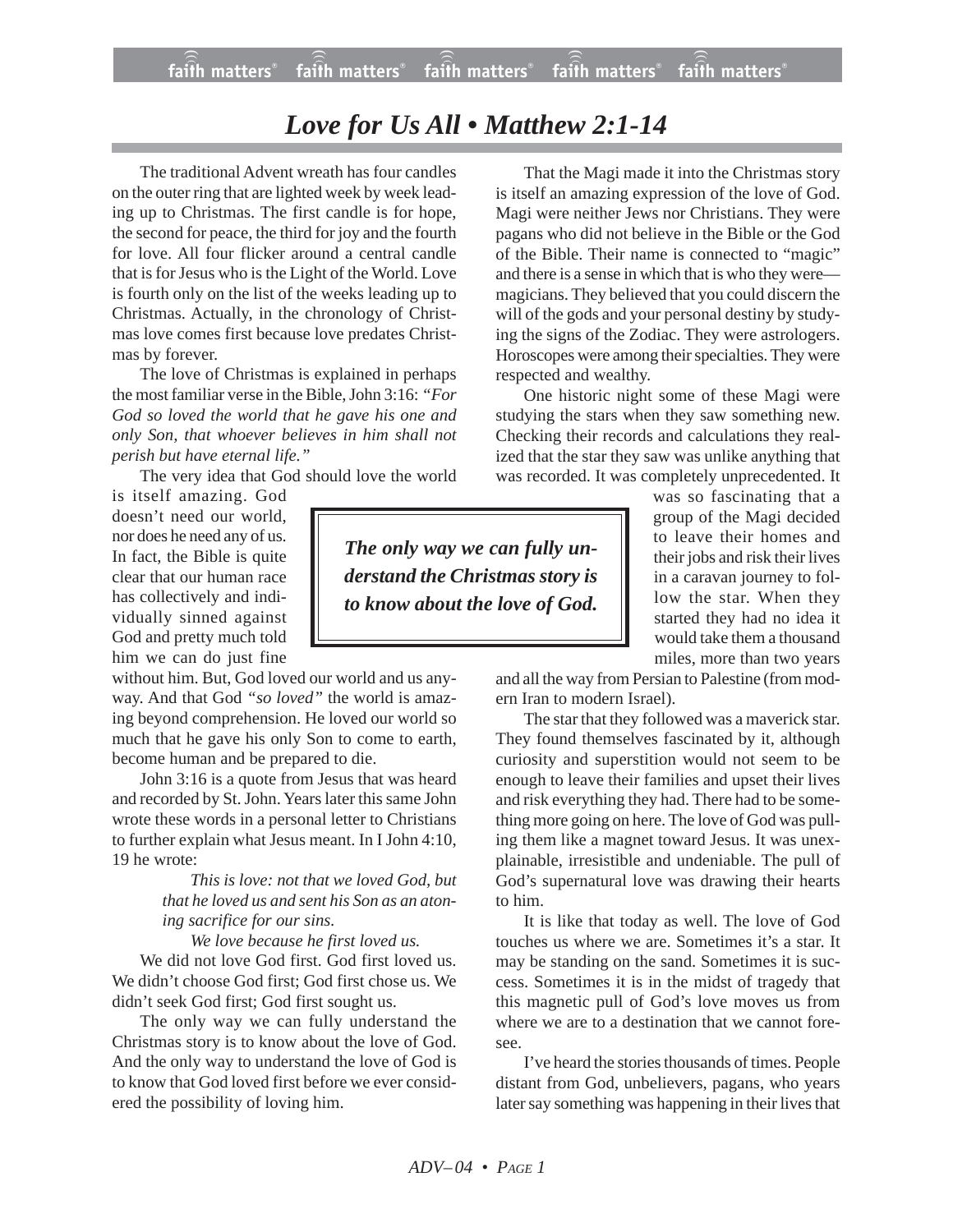they didn't fully understand at the time. They read a book or saw something on television. A friend invited them to church or they heard a radio broadcast. And even from a great distance they were drawn to the love of Jesus without knowing who he was or where they were going. They didn't realize at the start that the journey would take years, cross thousands of miles and lead them to the Son of God. These are those who were first loved by God and then came to love God in response. It is the love of Christmas that goes the distance to Jesus.

That love has unanswered questions in Matthew  $2:1-3:$ 

> *After Jesus was born in Bethlehem in Judea, during the time of King Herod, Magi from the east came to Jerusalem and asked, "Where is the one who has been born king of the Jews? We saw his star in the east and have come to worship him."*

It seems incredulous to me that somebody would travel a thousand miles and still have no idea where they were going or whom they were trying to see. How did they persevere? How did they keep on going? By then the journey had taken them nearly two years. This expedition had cost them a fortune. All they knew was that they had come to worship a king, somebody else's king. They didn't know where they were going or exactly who they were looking for.

But that's what love is like. Love is willing to move ahead with unanswered questions. We know that from our own everyday experiences of love. Charleen and I were engaged in December and married the following June. Like many young couples we faced the array of questions: Where are you going to live? What are you going to do? How are you going to pay the bills? As I think back I am surprised that I really wasn't worried about any of those things. I didn't have a job. We didn't have a home. We had no money. Shortly after we were married we drove our oil-burning Chevy halfway across America and moved into a mobile home that had no water and no heat. Why did we do it? How did we do it? We were in love and that's all that mattered at the time.

Somehow during their journey those Magi fell in love with a child they had not met and whose name they didn't know. The love that drew them was enough to satisfy and motivate them without all the answers to the obvious questions. Love doesn't demand an answer to every question. Love trusts the person more than the reasons. Those Magi were drawn by the love of God. They were willing to wait as long as they had to in order to have their questions answered.

I'm not suggesting that we should not ask questions of God. Nor do I believe that Christianity is a religion of blind faith. Quite the contrary! The truth of Jesus is powerful enough to persuade the greatest skeptic and the most educated intellectual. But, all our questions will never be answered. If we wait to love until we have all the facts we will miss out on God's best in our lives.

The Bible scholars in Jerusalem pointed the Magi to Bethlehem. They had only six more miles to go. According to Matthew 2:9-11:

*(The Magi)* went on their way, and the star they had seen in the east went ahead of them until it stopped over the place where the child was. When they saw the star, they were overjoyed. On coming to the house, they saw the child with his mother Mary, and they bowed down and worshiped him. Then they opened their treasures and presented him with gifts of gold and of incense and of myrrh.

By this time, Joseph and Mary were long gone from the stable where Jesus was born. The manger was little more than a distant memory in the baby book of Jesus. The shepherds had watched their flocks another seven hundred nights since the angels had appeared. Jesus was no longer a baby; he was almost two years old. By now he was walking and talking. When the Magi came to his house in all probability it was Jesus who answered the door.

It was a sight to remember. It was love at first sight. When those powerful, wealthy, educated, important men saw Jesus at the front door they immediately bowed down and worshiped him. The neighbors were looking out their windows. A crowd was starting to gather. It wasn't often that anybody like this ever came to Bethlehem. And why were these important, powerful people treating this little boy as if he were a king?

Love sees what others miss. They had fallen in love with Jesus during their long journey. They had imagined what he would be like and they were not disappointed, although you might expect they would have been disappointed. He was a child, not a man. He lived in a house not a palace. He didn't perform